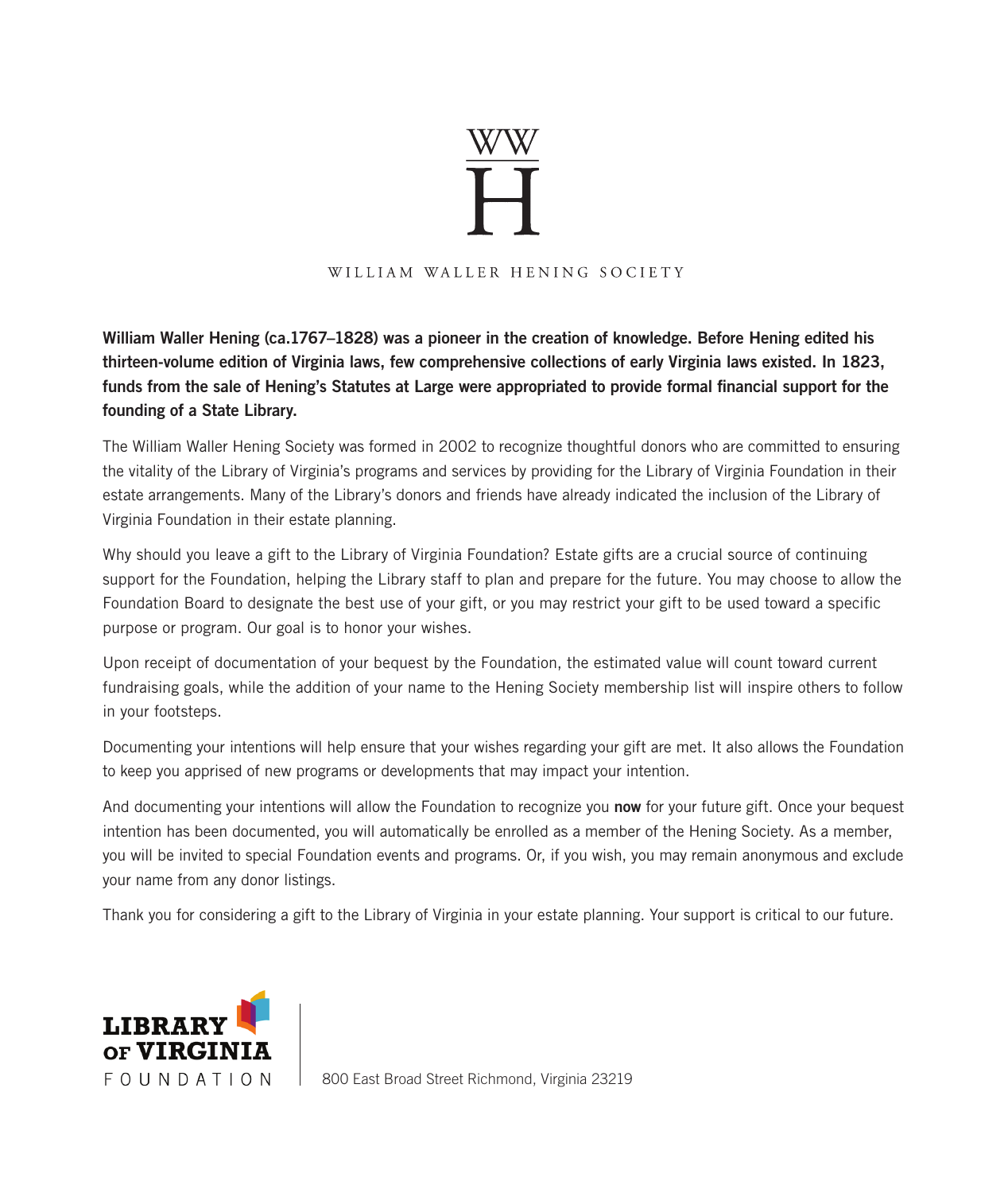# **How To Document Your Bequest to the Foundation**

There are two steps to documenting your bequest to the Foundation. First, please send the completed Declaration of Intent Form on the next page to the Foundation office. We will confidentially keep copies of your bequest documents in our records for future reference. If you have any questions, please contact R. Scott Dodson, executive director, at 804.692.3590 or at scott.dodson@lva.virginia.gov.

Second, please add the appropriate language stating your bequest to your legal will. A bequest to the Foundation will normally include language such as the examples below. If you have any questions about the wording of your bequest, however, please consult your legal or financial advisor.

By documenting your intentions, you are in no way entering into a legally binding or irrevocable gift agreement at this time (unless you enter into a binding agreement for specific reasons). You retain the flexibility to change your plans should your circumstances or priorities change.

### UNRESTRICTED BEQUEST

I give, devise, and bequeath to the Board of the Library of Virginia Foundation, having the control and management of the Library of Virginia Foundation, (a) the sum of \$ and the sum of \$ and to be sum of \$ and to be sum of \$ and to be sum of \$ and to be sum of \$ and to be sum of \$ and to be sum of \$ and to be sum of \$ and to be sum of used for the benefit of the Library of Virginia as the Foundation may determine.

## RESTRICTED BEQUEST

I give, devise, and bequeath to the Board of the Library of Virginia Foundation, having the control and management of the Library of Virginia Foundation, (a) the sum of \$\_\_\_\_\_\_\_\_\_\_\_\_\_\_\_\_\_\_\_\_or (b)\_\_\_\_\_\_\_% of my estate to be used (a) for the benefit of the Library of Virginia as the Foundation such shall determine or (b) for the purpose(s) of \_\_\_\_\_\_\_\_\_\_\_\_\_\_\_\_\_\_\_\_\_\_\_\_\_\_\_\_\_\_\_\_\_\_\_\_\_\_\_\_, or if such use, in the judgment of the Foundation is or shall become impracticable or unwise, then for such purpose(s) as the Foundation shall determine.

### RESIDUARY BEQUEST

I give, devise, and bequeath to the Board of the Library of Virginia Foundation, having the control and management of the Library of Virginia Foundation, (a) all or (b)\_\_\_\_\_\_\_% of the rest, residue, and remainder of my estate to be used (a) for the benefit of the Library of Virginia as the Foundation may determine; or (b) for the purpose(s) of \_\_\_\_\_\_\_\_\_\_\_\_\_\_\_\_\_\_\_\_\_\_\_\_\_\_\_\_\_\_\_\_\_\_\_\_\_\_\_\_, or if such use, in the judgment of the Foundation, is or shall become

impracticable or unwise, then for such purpose(s) as the Foundation shall determine.

## CONTINGENT BEQUEST

If the above named legatees or devisees (or beneficiaries) should predecease me, then I hereby give, devise, and bequeath the same to the Board of the Library of Virginia Foundation, to be used (a) for the benefit of the Library of Virginia as the Foundation may determine or (b) for the purpose(s) of

or if such use, in the judgment of the Foundation, is or shall become impracticable or unwise, then for such purpose(s) as the Foundation shall determine.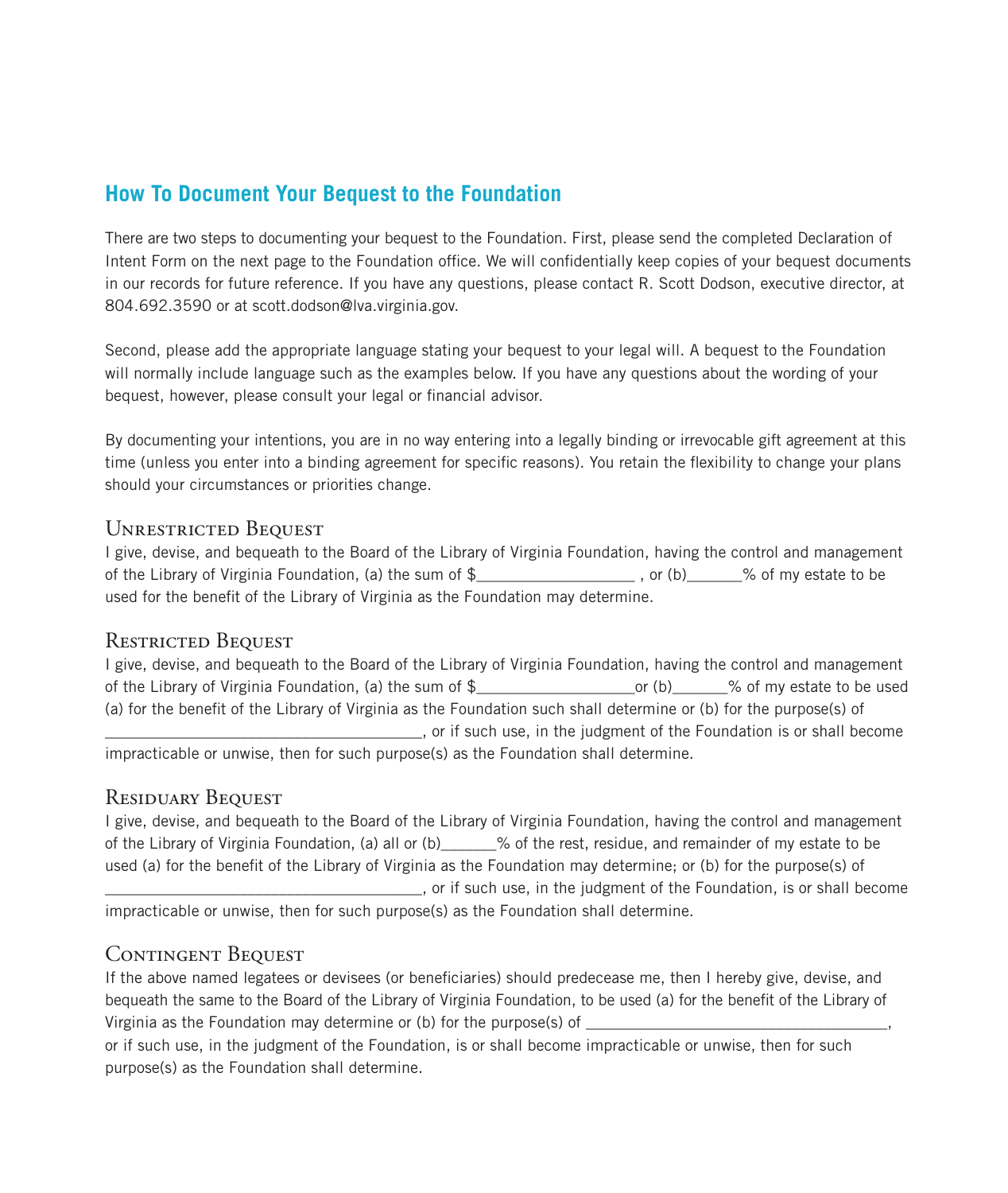$\chi$ 

# **DECLARATION OF INTENT FORM**

Thank you for including the Library of Virginia Foundation in your estate planning. In order to accurately document your intention, please complete this form with as much detail as you are willing to share. Any information about your gift will remain confidential and does not create a binding obligation.

Please send this form to: Library of Virginia Foundation, 800 East Broad Street, Richmond, VA 23219

| Print Name            | Email |
|-----------------------|-------|
|                       |       |
| <b>Street Address</b> |       |
|                       |       |
|                       |       |
| City, State, Zip      | Phone |
|                       |       |
| Signature             | Date  |

#### Recognition of Your Gift

For recognition purposes, please list my/our name(s) as follows:

- $\circ$  Please do not include my/our name(s) in any public listings of donors.
- $\bigcirc$  I/we wish for my/our gift intention to be confidential and anonymous, publicly and in the Library of Virginia Foundation records.

Briefly describe how your gift should be used by the Library:

#### Contact Information

*Will or Trust* — If your gift is included in a will or trust, please provide the following:

Executor(s) or Trustee(s) Name